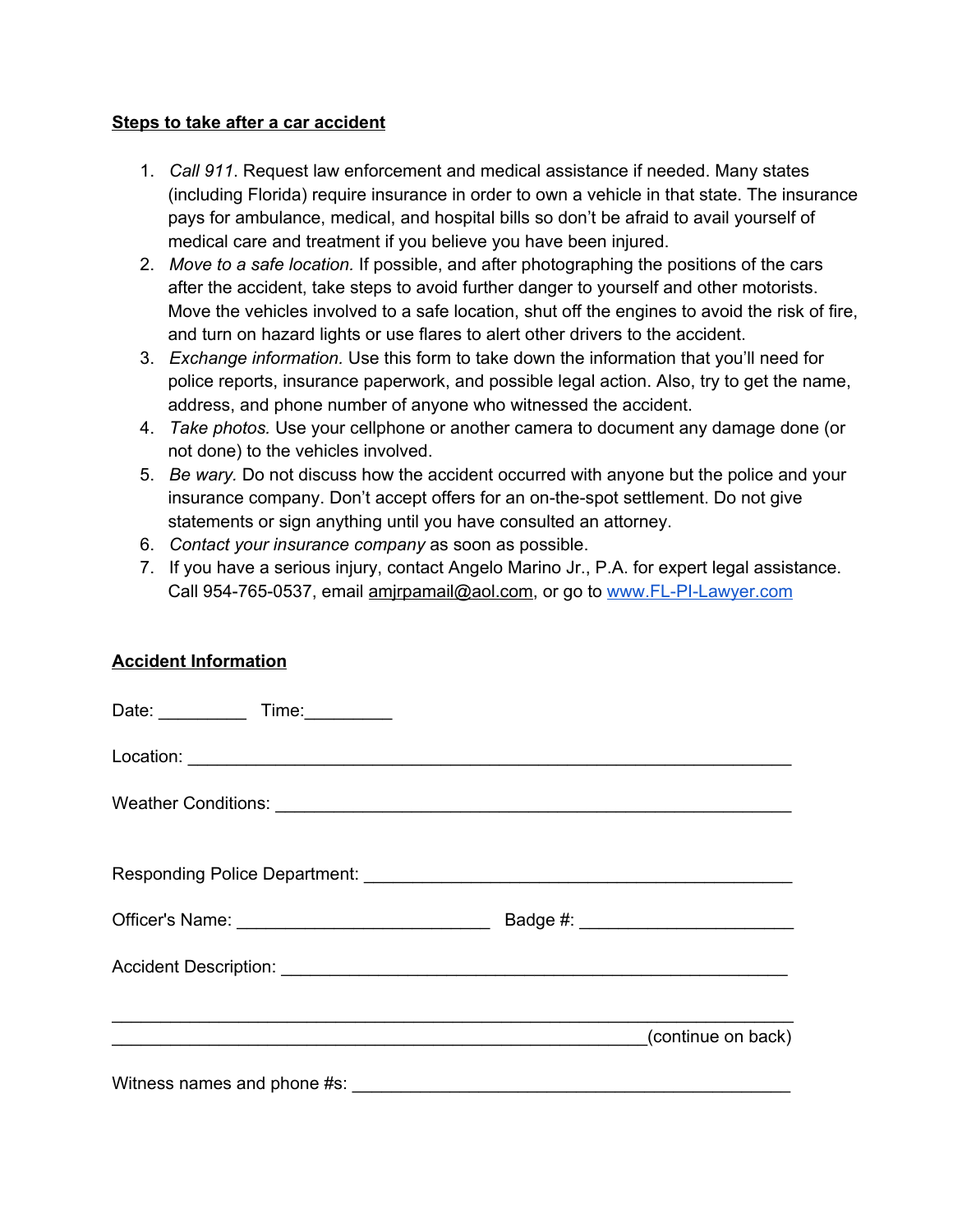| <b>Your Vehicle</b>                                                                                                                                                                                                                  |                                                                                                                                                                                                                               |
|--------------------------------------------------------------------------------------------------------------------------------------------------------------------------------------------------------------------------------------|-------------------------------------------------------------------------------------------------------------------------------------------------------------------------------------------------------------------------------|
|                                                                                                                                                                                                                                      |                                                                                                                                                                                                                               |
|                                                                                                                                                                                                                                      |                                                                                                                                                                                                                               |
|                                                                                                                                                                                                                                      |                                                                                                                                                                                                                               |
|                                                                                                                                                                                                                                      |                                                                                                                                                                                                                               |
|                                                                                                                                                                                                                                      |                                                                                                                                                                                                                               |
| <b>Driver's Information</b>                                                                                                                                                                                                          |                                                                                                                                                                                                                               |
|                                                                                                                                                                                                                                      |                                                                                                                                                                                                                               |
|                                                                                                                                                                                                                                      |                                                                                                                                                                                                                               |
| <b>Insurance Card Information</b>                                                                                                                                                                                                    |                                                                                                                                                                                                                               |
|                                                                                                                                                                                                                                      | Name: Name: Name: Name: Name: Name: Name: Name: Name: Name: Name: Name: Name: Name: Name: Name: Name: Name: Name: Name: Name: Name: Name: Name: Name: Name: Name: Name: Name: Name: Name: Name: Name: Name: Name: Name: Name: |
|                                                                                                                                                                                                                                      |                                                                                                                                                                                                                               |
| Agent: <u>2000 magazine and the set of the set of the set of the set of the set of the set of the set of the set of the set of the set of the set of the set of the set of the set of the set of the set of the set of the set o</u> |                                                                                                                                                                                                                               |